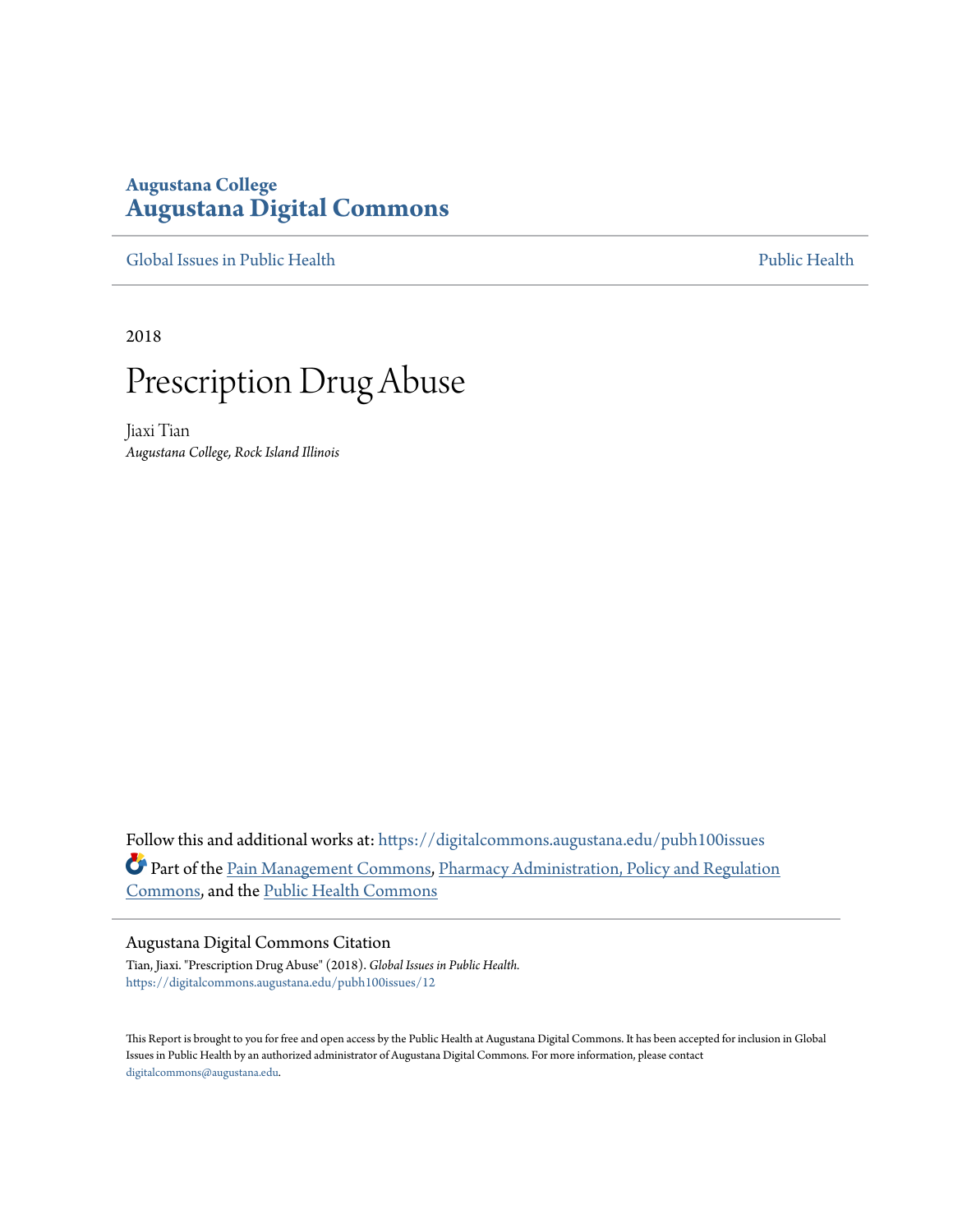### **Health Issue: Prescription Drug Abuse**

Prescription drug abuse is a noncommunicable epidemic disease that means using a medication in a way that is not prescribed, particularly taking more than doctors' notes. Sometimes, taking other people's drugs can also suggest drug abuse. Legal drugs that are commonly abused are painkillers and drugs used to

treat sleep disorders, such as opioids and



benzodiazepines (NIH n.d.).

## **Basic Epidemic**

From 1999 to 2016, more than 630,000 people have died from a drug overdose. On average, 115 Americans die every day from an opioid overdose (CDC 2017). **Affected Population and Locations**

Almost 80 percent of people have suffered from substance use disorder according to the most recent record (American Addiction Center n.d.).

Populations affected the most are young adults between age 18 to 25 and older adults from age 57 to 85. Among the affected population, males make up a

Jiaxi Tian PUBH 100-02 Dr. Rebecca Heick larger portion than females (National Institute on Drug Abuse n.d.).

Locations affected by prescription drug abuse are all over the world. Every country has a degree of drug abuse. In the U.S, pretty much every state has a problem related to the drug abuse. Some states have a significant issue, such as Wisconsin, Virginia, and New York(CBSNews 2014).

### **Causes and Outcomes of the condition**

Drug availability, social environment, economic status are all the common causes of the conditio (NIH n.d.). Drug availability refers to some online pharmacies that do not require prescriptions. According to the online data, most people get the prescription drugs from friends or relatives or people would get drugs from multiple physicians (CDC 2017).

To most teenagers, peer pressure is an important cause to use prescription drugs and become drug abusers. Teens tend to use drug as a tool to gain social acceptance (NIH n.d.).

Nonfatal outcomes of the condition are included, such as compromised judgments, increased sensitivity of pain, depression and occupational or academic problems. More severely, drug abuse can cause psychological problems and even deaths. (WebMD n.d.)



**What can be done** Drug control is definitely the